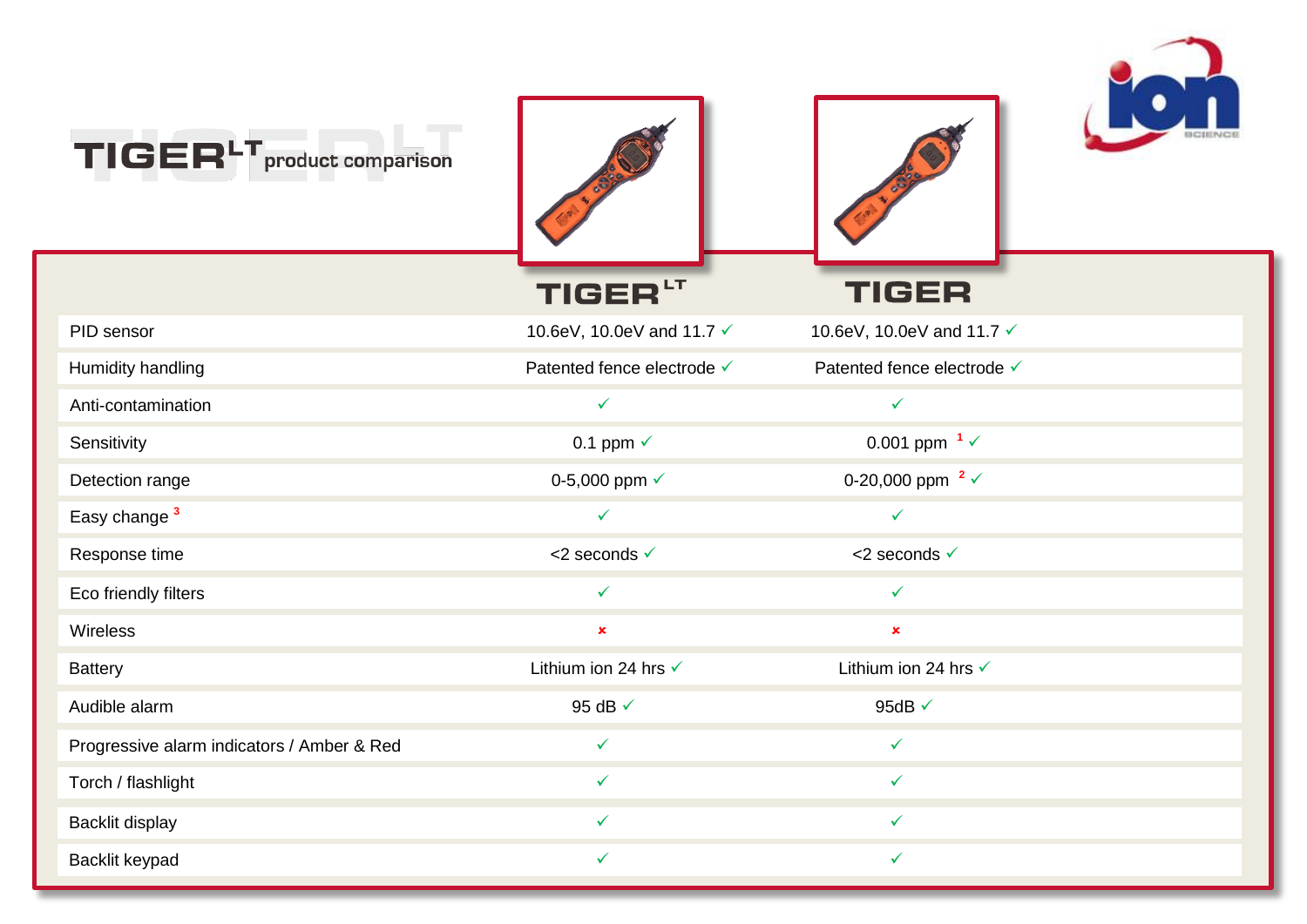

| TIGER'<br>product comparison            |                   |                                |
|-----------------------------------------|-------------------|--------------------------------|
|                                         | TIGEI             | TIGER                          |
| Data logging                            | Push to log onlyx | Push to log and continuous √   |
| Data download and export                | $\checkmark$      | $\checkmark$                   |
| Easy setup via software                 | $\checkmark$      | $\checkmark$                   |
| Intrinsically safe - Europe             | ✓                 | $\checkmark$                   |
| Intrinsically safe - USA                | ✓                 | ✓                              |
| Lithium ion battery                     | up to 24 hrs √    | up to 24 hrs √                 |
| Battery change in hazardous environment | $\checkmark$      | $\checkmark$                   |
| User settable alarms                    | $\checkmark$      | $\checkmark$                   |
| Work exposure levels / STEL & TWA       | ×                 | ✓                              |
| Direct USB connection                   | $\checkmark$      | $\checkmark$                   |
| Custom calibration                      | 2 points          | 2 and 3 points<br>$\checkmark$ |
| Internal gas table                      | $\pmb{\times}$    | $\checkmark$                   |
| Adjustable response factor              | $\checkmark$      | $\pmb{\times}$                 |
| Sample flow                             | 220ml/min √       | 220ml/min √                    |
| Ambient light sensor <sup>3</sup>       | ✓                 | $\checkmark$                   |